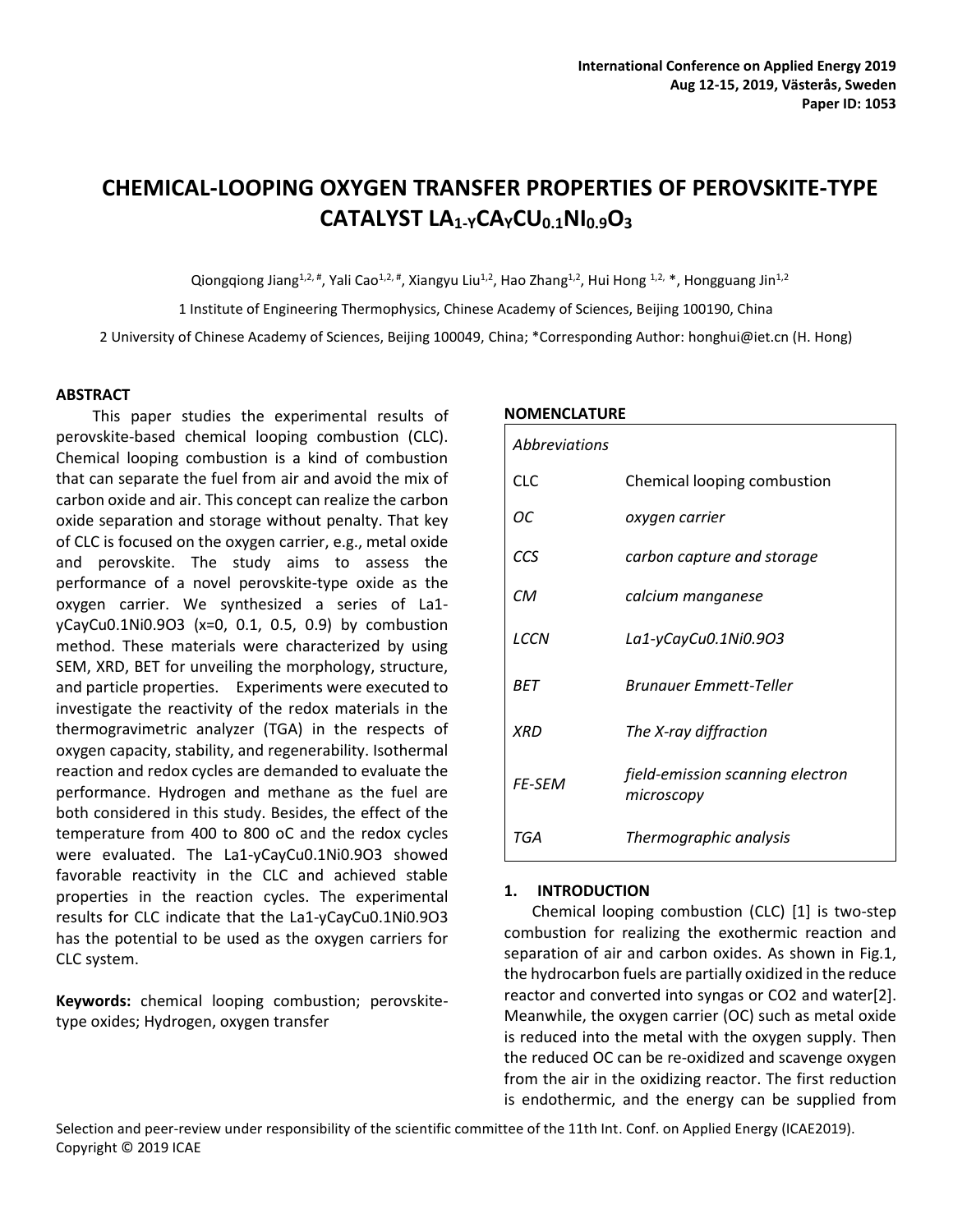solar, industrial waste heat, and nuclear waste heat. In this regard, the CLC process can be considered as one of the compelling approaches for recycling of renewable energy and waste energy with no greenhouse gas emissions. The re-oxidation step is exothermic and can be combined with thermal cycles. This approach has shown promise in the power generation and the hydrogen/syngas generation. The advantages of CLC are that (i) the CO2 is separated and captured with no penalty; (ii) the combustion efficiency is not influenced



by the separation. (iii) renewable energy is used to drive the thermal cycles with high efficiency.

The oxygen carriers are considered as one of the most important factors in CLC, which based on metal oxides such as Fe, Co, Ni, Cu, Mn, etc. [3-6]. Previous researches have contributed to different metal oxides and their utilization mechanism. The NiO, Fe2O3, CuO, and CoO have been investigated by using TG or reactor. Jafarian et al. [7] discussed the influence of the type of oxygen carriers on the performance of a hybrid solar chemical looping combustion system. Therein, the NiO is considered as the most promising oxygen carrier for CLC from the standpoints of reactivity and systematic performance. Jin et al. [8] tested the NiO in the TG, and it showed the good reactivity and regenerability in the CLC. Hong et al. [9] analyzed the solar heat driven CLC system, and it indicated that the net solar efficiency is about 30%. That means the CLC shows comparable propertied both in the electricity generation and the carbon capture and storage (CCS) [10]. However, the carbon resistance still a barrier for the next development of the OC in CLC, especially for the nickel.

To deal with this problem, the perovskite, as a novel material alternative, was proposed to be used as the oxygen carrier in the CLC. In recent decades, perovskitetype oxides are investigated for the performance of oxygen transfer, oxygen capacity, and carbon resistance. Imanieh et al. [11] tested the calcium manganese (CM) perovskites for chemical looping combustion as well as the A-site doping CLMF, CLMZ, CSMF, and CSMZ.

Lanthanum [12] and calcium-based perovskites [13] are mostly suitable for oxygen transportation, reactivity, regenerability, and the resistance to the carbon formation. Lima et al. [14] investigated the La1-xCaxNiO3 as the catalyst in dry reforming of methane, and the coking resistance is desirable and stable with  $x = 0.05$  and 0.8.

Furthermore, the hydrogen, as renewable energy, renders the advantages as a gaseous fuel for chemical looping combustion for power generation. The hydrogen was used as a gaseous fuel since it is the major compound of syngas from biomass/coal gasification process. This study also aims to explore the oxygen transfer capacity of the materials under hydrogen as the fuel.

The object of this work was to investigate the oxygen transfer properties of the perovskite-type oxides, which can be used in CLC for power generation. La1 yCayCu0.1Ni0.9O3 were prepared and tested. The A-site substitution of La1-yCayCu0.1Ni0.9O3 (LCCN) that has been rarely reported was studied. The XRD, BET, SEM are used to characterize the structure of perovskite-type oxides. And the TPD, TPR, and isothermal reaction are used to test the performance of these perovskites.

# **2. EXPERIMENTAL**

# *2.1 Perovskites preparation*

The precursor perovskites LCCN were prepared by the combustion method. In the synthesis, La(NO3)3·6H2O, Ca(NO3)2·4H2O, Ni(NO3)2·6H2O, and Cu(NO3)2·3H2O(Aladdin, 99%) were used. The glycine (H2NCH2CO2H. 99%), as the complexing agent, was added into the mixture according to the volume ratio (1:1.05) of nitrate cations and glycine. The mixture was stirred until the viscous gel was formed. The viscous gel was dried until it changed to solid powder. Then it was ground and calcinated at 900 $^{\circ}$ C. Finally, the powders were finely ground to get the La1-yCayNi0.9Cu0.1O3 perovskites.

# *2.2 Characterizations*

# *BET*

The specific surface areas of the perovskites were quantified by using the Brunauer Emmett-Teller (BET) method. The perovskites were degassed at 350  $^{\circ}$ C for at least 12 h before tests. The mean pore sizes and total pore volume of the oxygen carriers were obtained from the experiments.

*XRD*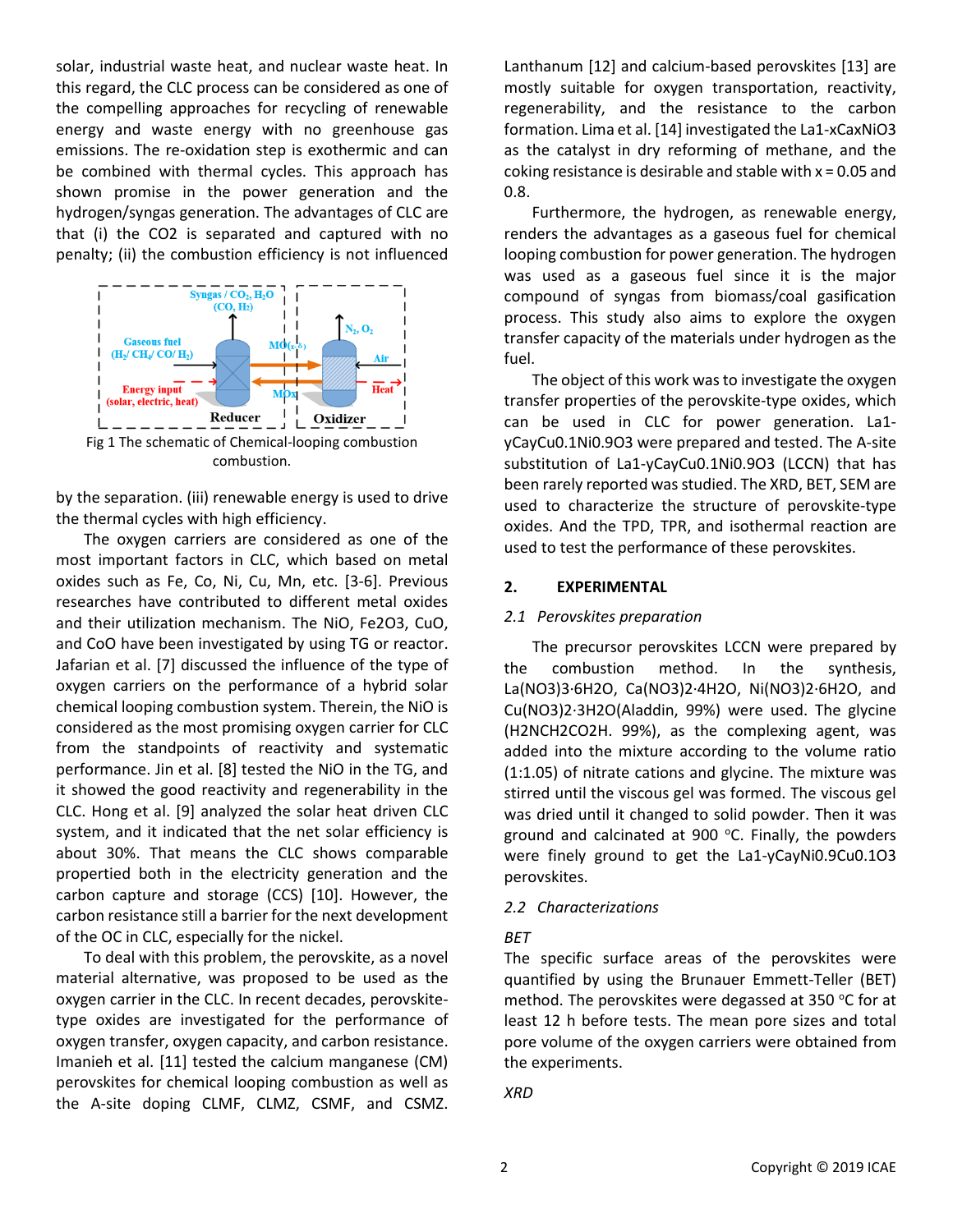The X-ray diffraction (XRD) patterns of the perovskites were recorded on a Japan Rigaku Ultimal IV diffractometer instrument operating at 40 kV and 30 mA with Cu target K $\alpha$  irradiation ( $\lambda = 1.54$  Å). Diffraction curves of as-prepared samples were collected in the range of  $2\theta = 10^{\circ}80^{\circ}$  for measuring the mesoporous structure and analyzing the bulk phase composition, respectively.

### *SEM*

The morphology of perovskites was analyzed by fieldemission scanning electron microscopy (FE-SEM). The scanning electron microscope (SEM) experiments were carried out on a Zeiss MERLIN compact-62-11 equipped with an Oxford INCA X-ray Detector.

#### *2.3 Reactivity test*

 The oxygen transfer properties were tested using a Thermographic analysis (TGA). The mass spectrometer was monitored during the reaction to analyze the oxygen transfer. The weight change of perovskites at different temperature for five cycles was detected. The weight change, the oxidation fractional, and oxygen release were considered as the evaluation indices for evaluating the redox performance of as-prepared perovskite-type oxides. Herein, the perovskite-type oxides were evaluated by hydrogen temperature-programmed reduction (H2-TPR), redox reaction (reduction and water splitting), and successive redox cycles.

### *3. RESULTS AND DISCUSSION*



Fig 2 Five cycle reduction/oxidation cycles data for LCCN (y =0.1) at 400~800 oC with 10% H2/Ar.

Five-cycle redox cycles obtained for the LCCN  $(x =$ 0.1) oxygen carriers at 400~800 oC are shown in Fig. 2. When 10% of hydrogen was used as the fuel, the weight change of the sample was decreased with the temperature for the reduction step. In fig. 2, the mass changes are about 3% at 400oC, 5% at 600oC, and 8.5% at 800oC. It indicates that the mass change of perovskites is increased as the temperature is raised. The mass

change is stable after five cycles, which means that the perovskites can make the oxygen transfer and uptake the oxygen again at the same extent for a long-term. It can promise the regenerability of the oxygen carrier which can be used in the chemical looping combustion system.

The oxygen transport capacities were calculated on the basis of TG data collected at 400, 600 and 800oC as a function of the cycle number shown in Fig. 3 (a, b, c), respectively. At the beginning of the CLC reactions, the oxygen transport capacities appeared to stabilize after 2 cycles. The oxygen transport capacities initially decrease slightly with increasing cycle number but stabilize after the second cycle. And it was increased with the temperature. It means the higher temperature can make the perovskite release more oxygen at the same gas conditions.

The calculated reaction rates for reduction are shown in Figs. 4(a, b, c). The reaction rates were calculated by differentiating the mass data versus time and they mean the rates at a maximum of DTG peak. The lowest reduction reaction rate of 0.15%/min was



and (c) 800 $\degree$ C.